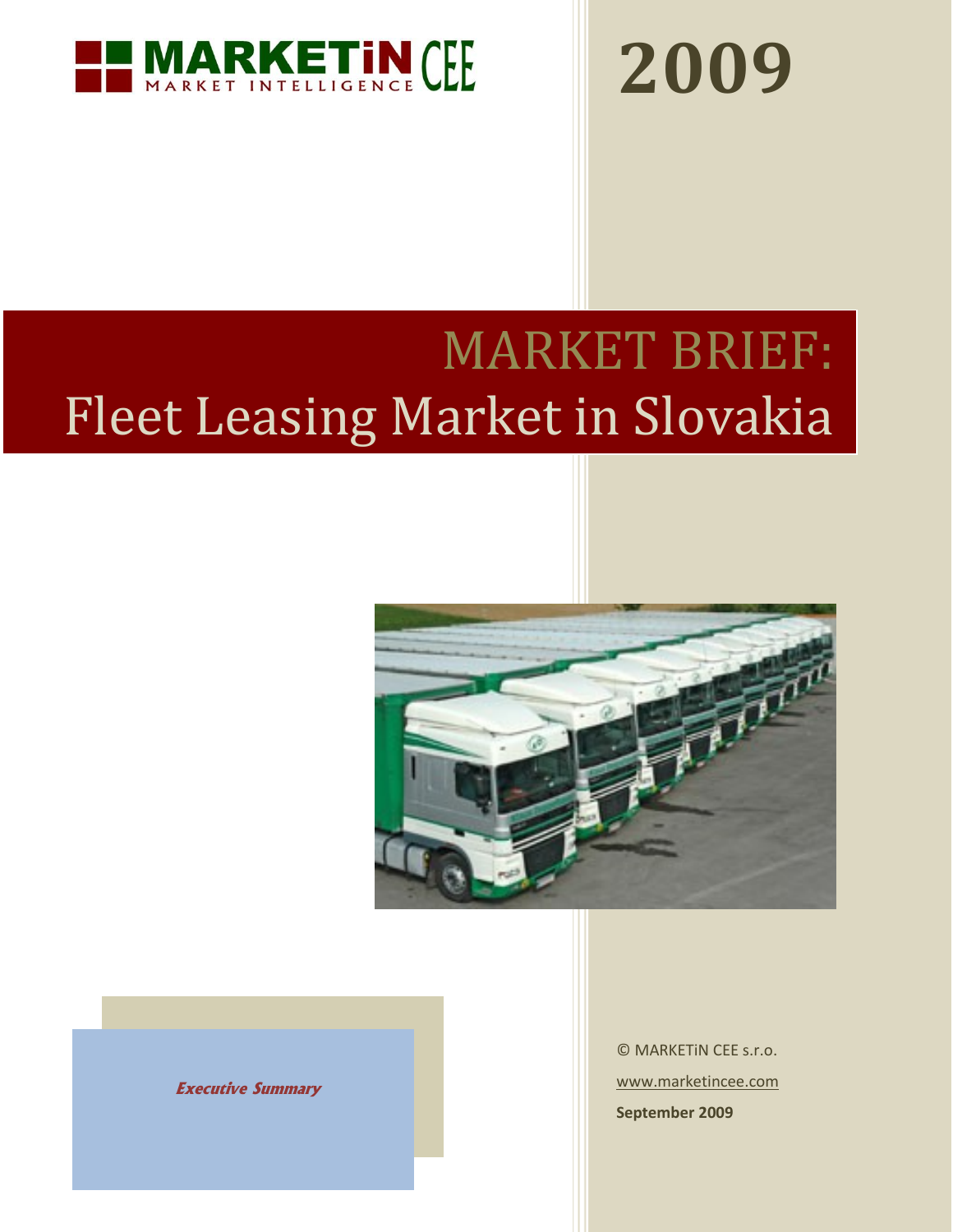## **FLEET LEASING MARKET IN SLOVAKIA**

#### *Executive Summary*

#### **General Leasing Market**

- There are 45 leasing providers in Slovakia who supported subjects (businesses & consumers) financially through 106,000 contracts reaching 2.7 billion € in 2008, i.e. annual growth of 17.3%.
- Overall business of leasing companies has been constantly growing over the past years reaching the peak in 2008, when the total annual value of € 2.76 billion was recorded.
- Since the brink of year 2008, the overall value of leasing companies' deals has been shrinking. The drop reached as much as -42.7% in the first half of 2009 as against the first half of previous year.
- As much as 94% of all new deals consisted of Equipment (Movables) Leasing contracts, while Real Estate (Immovables) Leasing accounted for only 6% in the first half of 2009.
- Equipment Financing Sector is formed from the largest part by Passenger Cars (40%). It is then followed by Industrial Machines & Equipment (26%), Utility Vehicles (16%), Trucks (14%), and other.
- Financial leasing forms a half (51%) of all Equipment (Movables) Financing deals, while operative leasing forms only 7% of the sector. The rest (42%) consists of instalment sales and credits.
- Financial leasing incurred the biggest harm caused by global financial crisis effects, when it recorded a sink of 54.9%. Though declining, operative leasing, instalment sale & credits, are better off.
- As regards Business Equipment Financing, there are also huge losses visible in latest deals value a -48.1% drop from € 1.1 billion to € 0.6 billion between the first half of 2009 and 2008.
- The biggest share of leasing companies' deals with businesses was dedicated to Passenger Cars (24%), followed by Utility Vehicles (19%), Trucks (18%), and Other Equipment (5%).
- In 2008, the all Business Equipment Financing deals reached € 2.1 billion. Out of it Passenger Cars financing deals accounted for € 461 million.

#### **Fleet Leasing Market**

- As regards fleet leasing market, Passenger Cars segment recorded a value of € 303 million, Utility Vehicles segment € 239 million, and Trucks segment € 419 million.
- The biggest fleet leasing companies include VOLKSWAGEN Finančné služby Slovensko s.r.o. in the Passenger Cars & Utility Vehicles segments, and ČSOB Leasing a.s. in Truck segment.